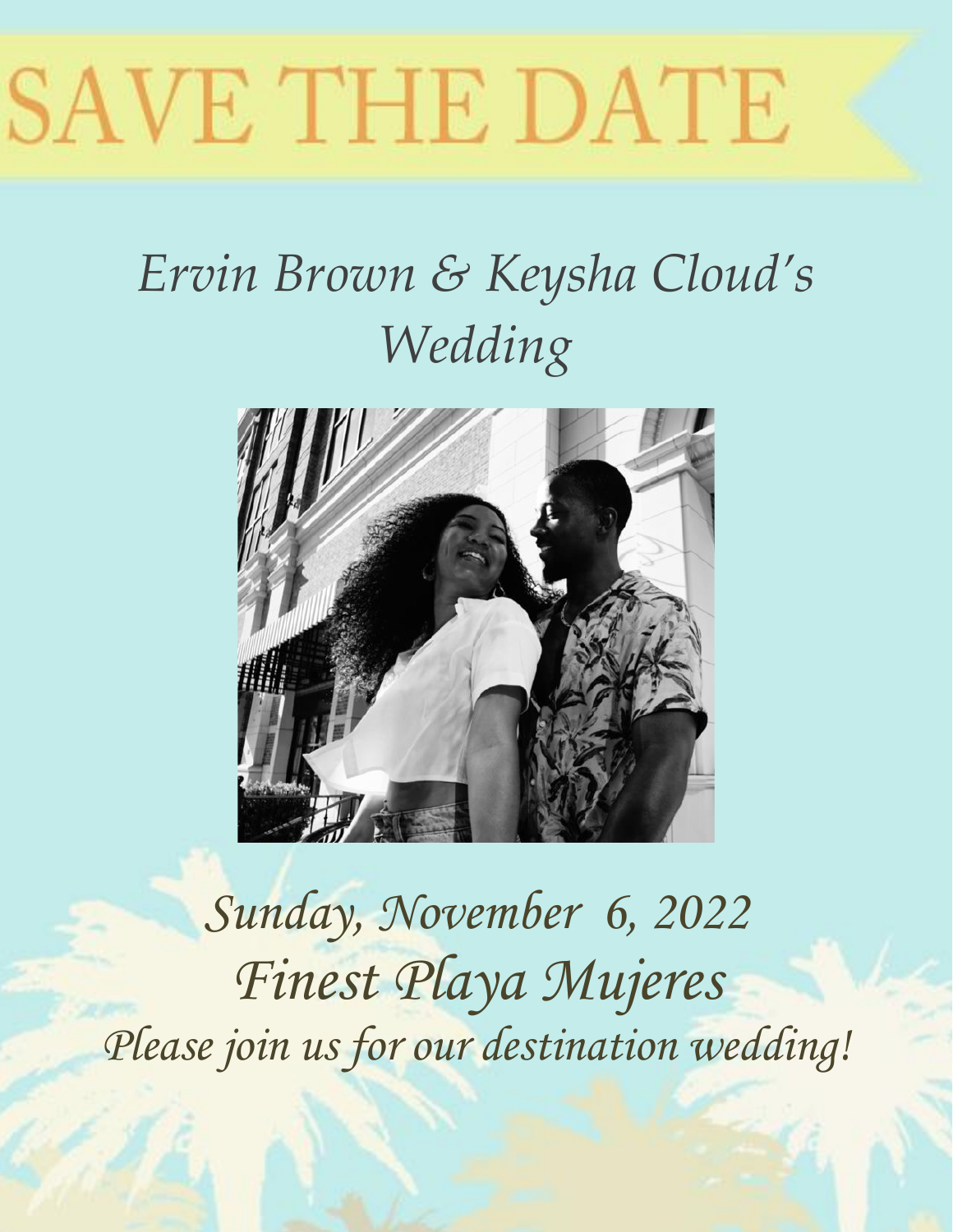

1.317.577.7775 ext 13

1.877.943.8282 ext 13

# **TO RESERVE YOUR ROOM – CLICK HERE:**

### <https://www.beachbumvacations.com/reservations>

# **Bookings must be made via the above link to ensure accuracy. Reservations cannot be made via phone.**

To receive group rates and endure room availability please make your booking as soon as possible, Ervin & Keysha have a block of 30 rooms on hold, space is limited however so to secure your preferred room category please consider booking early. Also, in case we need more then 30 rooms we need to know as soon as possible - this is a popular hotel and it sells out frequently.

> **The deposit to guarantee the room is \$100 per room. All reservations need to be made by August 5, 2021 Full payment is due by August 15, 2022.**

**After you click on the link above and fill out the reservation form, our travel concierge, Beach Bum Nanda, will contact you directly and answer any questions you may have PRIOR to charging your card for your deposit. Please feel free to enter questions/requests on the comments section on the form.**

Our wedding travel concierge is Beach Bum Nanda.



"Travel the WORLD with US" Phone: 1-877-943-8282 Ext. 13 Email: [nanda@beachbumvacation.com](mailto:nanda@beachbumvacation.com) **For a faster response time, please email Nanda.** 

**Rates below are all inclusive and are reserved for guests of Ervin & Keysha's Wedding!** Ervin & Keysha would like to encourage all their guests to book with Beach Bum Vacation. You must book your room directly with **Beach Bum Nanda** to ensure that you will receive these rates, be included on the guest list and all your travel arrangements are taken care of.

**Again. space is limited so make sure to reserve your room early!**

# **HOTEL DETAILS:**

<https://www.beachbumvacations.com/savethedate/FinestPlayaMujeres>

www.BEACHBUMVACATTEN.com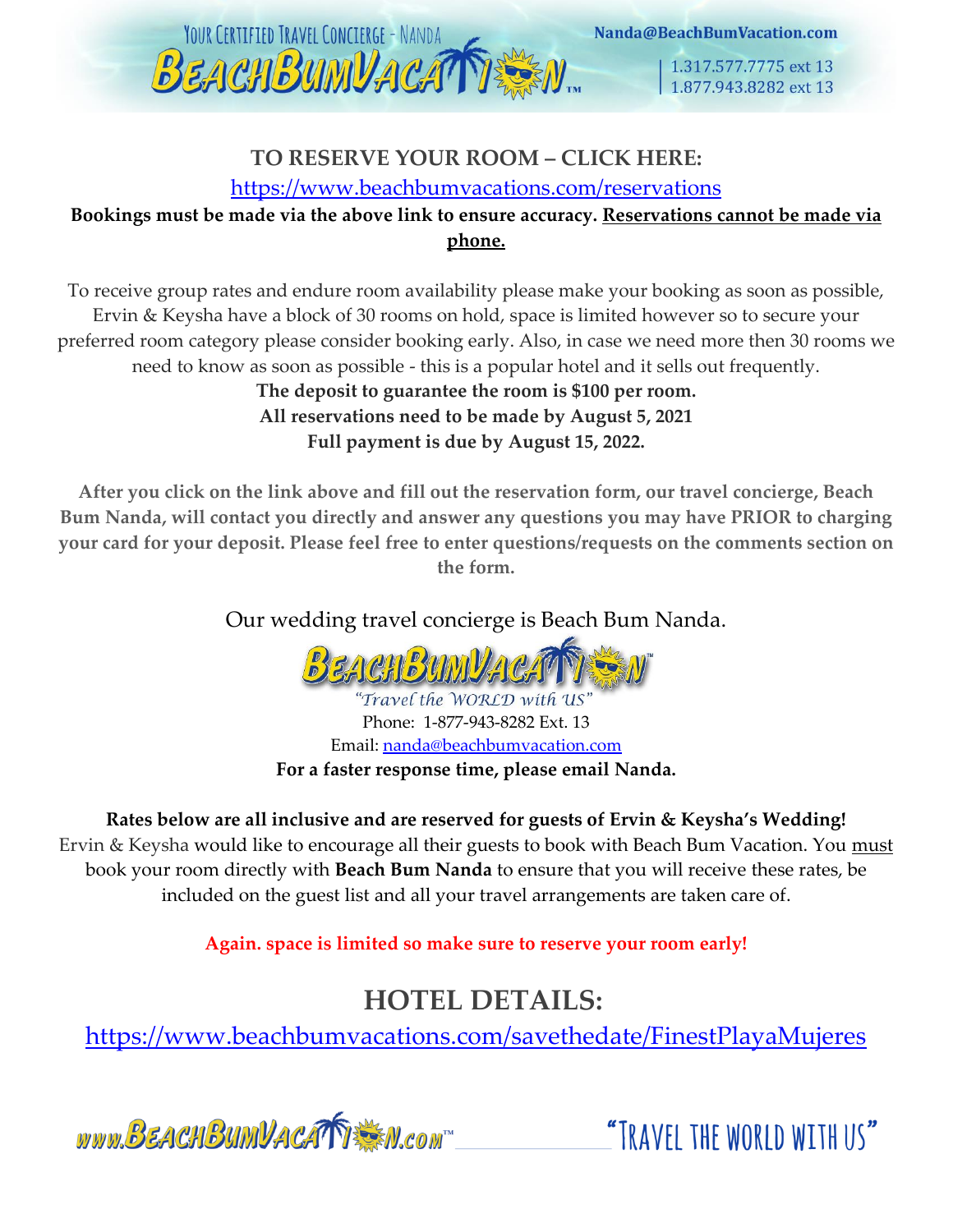

# **ALL-INCLUSIVE & ALL RATES ARE PER PERSON**

# **Finest Playa Mujeres**

We have the rooms blocked between November 4-8, 2022.

The minimum required stay is 3 nights, you can add as many nights as you wish also outside the above-mentioned dates based on availability at the time of booking, prices are subject to change.

Prices are **PER PERSON**. **Prices do not include airfare. Shared transfers from the Cancun (CUN) airport to the hotel and back are included.** 

Rates below are **per person** and are based on the number of guests per room:

Single occupancy = 1 adult in the room

Double occupancy = 2 adults in the room

Triple occupancy = 3 adults in the room

Child rates are based on the child's age at the time of travel and qualify when having 2 paying adults in the room.

For each room category you will see rates for Nov 1-4 and Nov 5-8. If you doubt how to calculate your exact dates let Nanda know the dates and she can give you the price  $\circled{c}$ .

#### **Contracted rates Nov 1-4, 2022**

| <b>Room Category:</b>  | <b>JUNIOR SUITE SPA OR POOL VIEW</b> |          |          |      |           |                   |
|------------------------|--------------------------------------|----------|----------|------|-----------|-------------------|
| Occupancy              | Single                               | Double   | ™riple   | Quad | Child 0-3 | <b>Child 4-12</b> |
| <b>3 Night Package</b> | \$786.25                             | \$535.00 | \$508.75 | N/A  | \$32.50   | \$283.75          |
| Additional night       | \$251.25                             | \$167.50 | \$158.75 | N/A  | \$0.00    | \$83.75           |

#### **Nov 5-8, 2022**

#### **Room Category: JUNIOR SUITE SPA OR POOL VIEW**

| Occupancv              | Single   | Double   | Triple   | Quad | Child 0-3 | <b>Child 4-12</b> |
|------------------------|----------|----------|----------|------|-----------|-------------------|
| <b>3 Night Package</b> | \$883.75 | \$598.75 | \$568.75 | N/A  | \$32.50   | \$317.50          |
| Additional night       | \$283.75 | \$188.75 | \$178.75 | N/A  | \$0.00    | \$95.00           |

#### **Nov 1-4, 2022**

| <b>Room Category:</b> | <b>JUNIOR SUITE W PRIVATE POOL</b> |          |          |      |           |            |
|-----------------------|------------------------------------|----------|----------|------|-----------|------------|
| <b>Occupancy</b>      | Single                             | Double   | Triple   | Quad | Child 0-3 | Child 4-12 |
| 3 Night Package       | \$913.75                           | \$621.25 | \$591.25 | N/A  | \$32.50   | \$325.00   |

www.BEACHBUMVACATTEN.com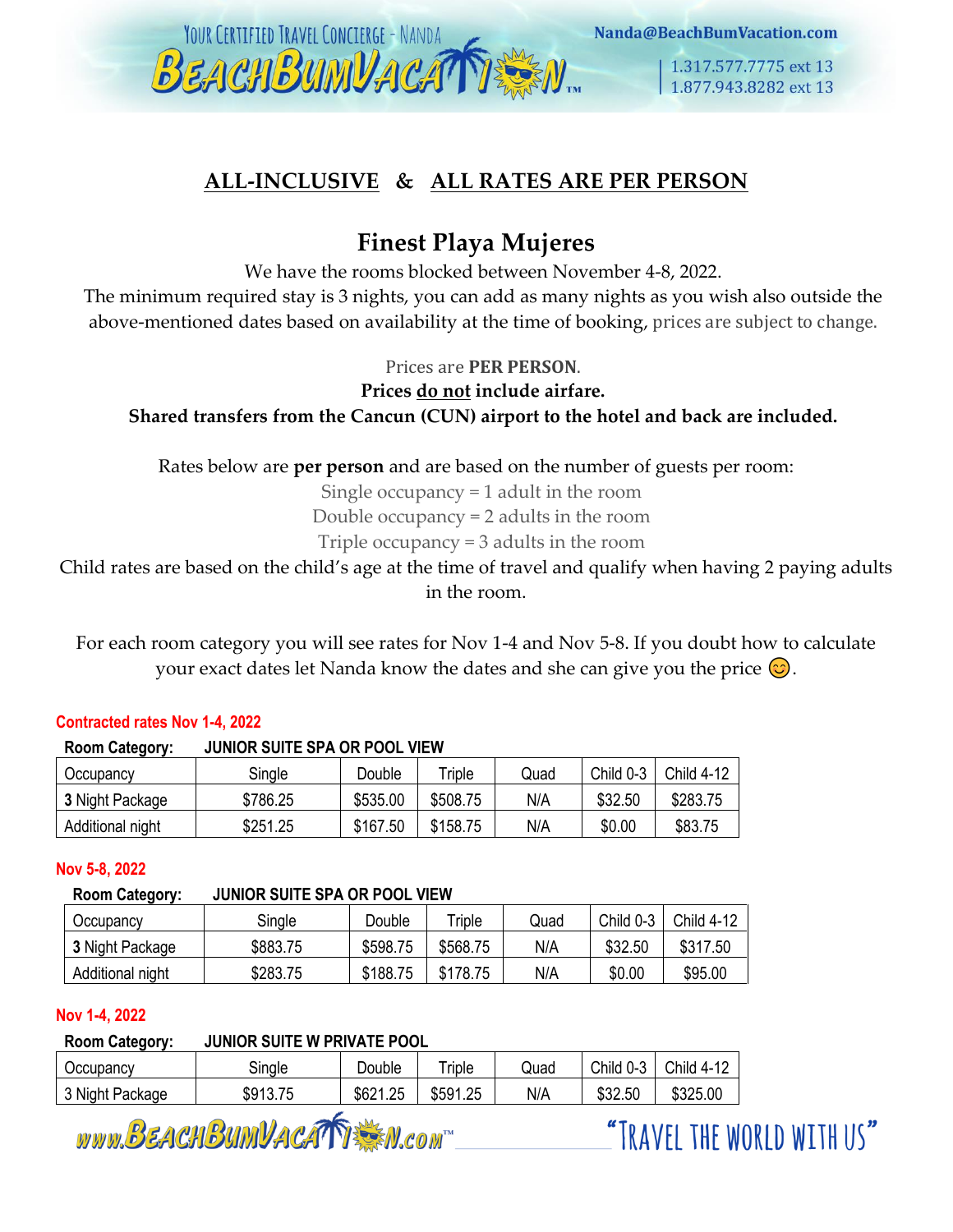

1.317.577.7775 ext 13 1.877.943.8282 ext 13

| Additional nights | \$293.75 | \$196.25 | \$186.25 | N/A | \$0.00 | \$97.50 |
|-------------------|----------|----------|----------|-----|--------|---------|
|                   |          |          |          |     |        |         |

**Nov 5-8, 2022**

#### **Room Category: JUNIOR SUITE W PRIVATE POOL**

| Occupancv         | Single     | Double        | Triple   | Quad | Child 0-3 | <b>Child 4-12</b> |
|-------------------|------------|---------------|----------|------|-----------|-------------------|
| 3 Night Package   | \$1,007.50 | \$685.00      | \$651.25 | N/A  | \$32.50   | \$358.75          |
| Additional nights | \$325.00   | \$217.<br>.50 | \$206.25 | N/A  | \$0.00    | \$108.75          |

#### **Nov 1-4, 2022**

#### **Room Category: JUNIOR SUITE SWIM UP**

| Occupancv                 | Single   | Double   | Triple   | Quad | Child 0-3 | Child 4-12 |
|---------------------------|----------|----------|----------|------|-----------|------------|
| 3 Night Package           | \$955.00 | \$647.50 | \$617.50 | N/A  | \$32.50   | \$340.00   |
| <b>Additional -Nights</b> | \$307.50 | \$205.00 | \$195.00 | N/A  | \$0.00    | \$102.50   |

#### **Nov 5-8, 2022**

#### **Room Category: JUNIOR SUITE SWIM UP**

| Occupancv                 | <b>Single</b> | Double   | ⊺riple       | Quad | Child 0-3 | <b>Child 4-12</b> |
|---------------------------|---------------|----------|--------------|------|-----------|-------------------|
| 3 Night Package           | \$1,052.50    | \$711.25 | \$677<br>.50 | N/A  | \$32.50   | \$373.75          |
| <b>Additional -Nights</b> | \$340.00      | \$226.25 | \$215.00     | N/A  | \$0.00    | \$113.75          |

#### **Nov 1-4, 2022**

| <b>Room Category:</b> | <b>FAMILY SUITE</b> |          |          |      |           |                   |
|-----------------------|---------------------|----------|----------|------|-----------|-------------------|
| Occupancv             | Single              | Double   | Triple   | Quad | Child 0-3 | <b>Child 4-12</b> |
| 3 Night Package       | \$1.011.25          | \$685.00 | \$651.25 | N/A  | \$32.50   | \$358.75          |
| Additional-Nights     | \$326.25            | \$217.50 | \$206.25 | N/A  | \$0.00    | \$108.75          |

#### **Nov 5-8, 2022**

# **Room Category: FAMILY SUITE**  Occupancy Single Double Triple Quad Child 0-3 Child 4-12 3 Night Package | \$1,108.75 | \$748.75 | \$711.25 | N/A | \$32.50 | \$392.50 Additional-Nights | \$358.75 | \$238.75 | \$226.25 | N/A | \$0.00 | \$120.00

#### **Nov 1-4, 2022**

#### **Room Category: TWO STORY ROOFTOP TERRACE SUITE W PLUNGE POOL**

| Occupancv        | Sinale     | Double   | Triple   | Quad | Child 0-3 | <b>Child 4-12</b> |
|------------------|------------|----------|----------|------|-----------|-------------------|
| 3 Night Package  | \$1,041.25 | \$703.75 | \$670.00 | N/A  | \$32.50   | \$370.00          |
| Plus 1 Pre-Night | \$336.25   | \$223.75 | \$212.50 | N/A  | \$0.00    | \$112.50          |

#### **Nov 5-8, 2022**

www.BEACHBUMVACATTEN.com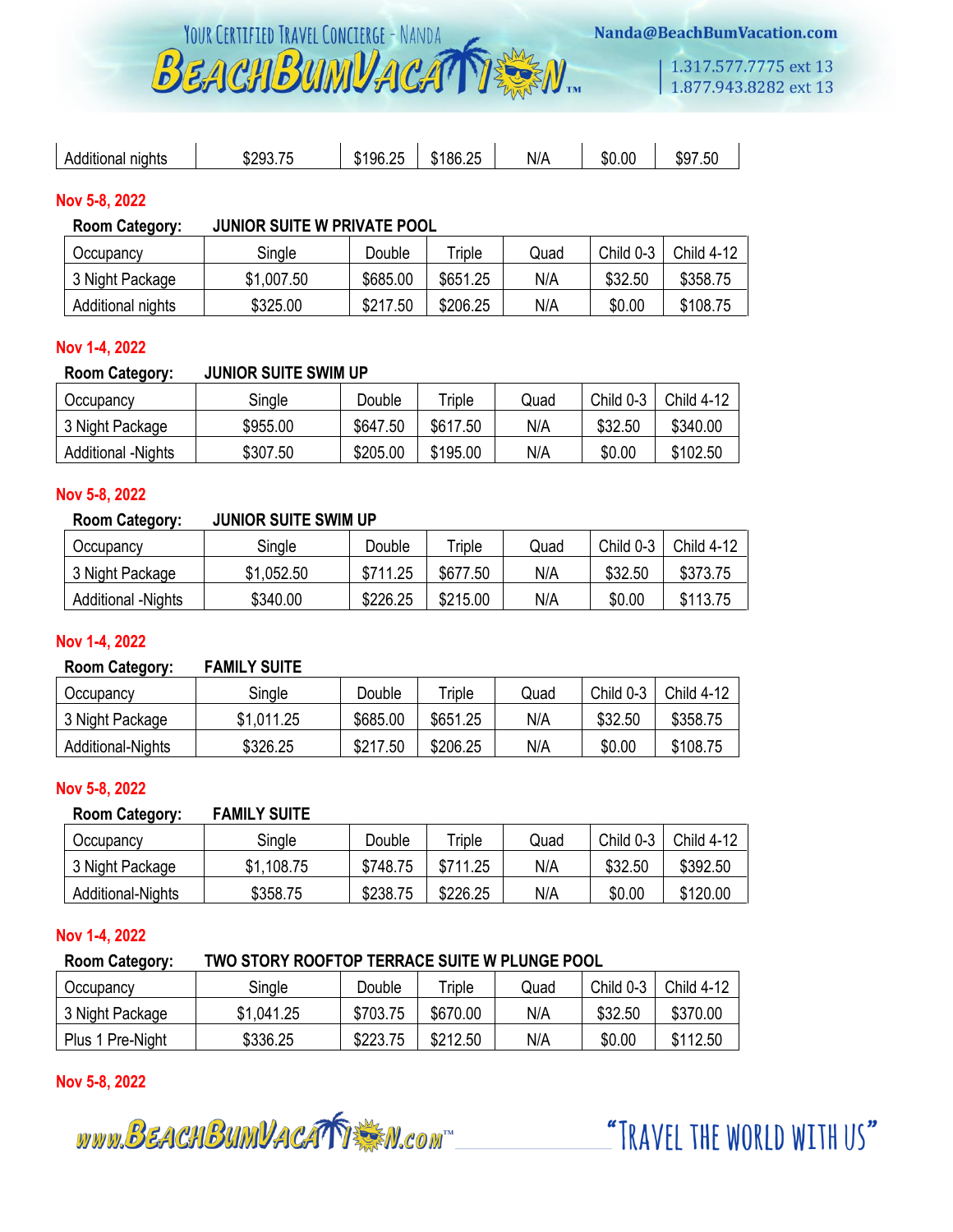1.317.577.7775 ext 13 1.877.943.8282 ext 13

#### **Room Category: TWO STORY ROOFTOP TERRACE SUITE W PLUNGE POOL**

YOUR CERTIFIED TRAVEL CONCIERGE - NANDA

BEACHBUMVACAT

| Occupancy        | Single     | Double   | Triple   | Quad | Child 0-3 | <b>Child 4-12</b> |
|------------------|------------|----------|----------|------|-----------|-------------------|
| 3 Night Package  | \$1,135.00 | \$767.50 | \$730.00 | N/A  | \$32.50   | \$400.00          |
| Plus 1 Pre-Night | \$367.50   | \$245.00 | \$232.50 | N/A  | \$0.00    | \$122.50          |

#### **Nov 1-4, 2022**

#### **Room Category: FINEST CLUB JUNIOR SUITE POOL VIEW**

| <b>Occupancy</b> | Single   | Double   | Triple   | Quad | Child 0-3 | <b>Child 4-12</b> |
|------------------|----------|----------|----------|------|-----------|-------------------|
| 3 Night Package  | \$928.75 | \$628.75 | \$598.75 | N/A  | \$32.50   | \$332.50          |
| Plus 1 Pre-Night | \$298.75 | \$198.75 | \$188.75 | N/A  | \$0.00    | \$100.00          |

#### **Nov 5-8, 2022**

#### **Room Category: FINEST CLUB JUNIOR SUITE POOL VIEW**

| Occupancv        | Sinale     | Double   | "riple   | Quad | Child 0-3 | <b>Child 2-12</b> |
|------------------|------------|----------|----------|------|-----------|-------------------|
| 3 Night Package  | \$1,022.50 | \$692.50 | \$658.75 | N/A  | \$32.50   | \$362.50          |
| Plus 1 Pre-Night | \$330.00   | \$220.00 | \$208.75 | N/A  | \$0.00    | \$110.00          |

#### **Nov 1-4, 2022**

#### **Room Category: FINEST CLUB JUNIOR SUITE OCEAN VIEW**

| Occupancv        | Single   | Double   | Triple   | Quad | Child 0-3 | <b>Child 4-12</b> |
|------------------|----------|----------|----------|------|-----------|-------------------|
| 3 Night Package  | \$985.00 | \$666.25 | \$636.25 | N/A  | \$32.50   | \$351.25          |
| Plus 1 Pre-Night | \$317.50 | \$211.25 | \$201.25 | N/A  | \$0.00    | \$106.25          |

#### **Nov 5-8, 2022**

#### **Room Category: FINEST CLUB JUNIOR SUITE OCEAN VIEW**

| Occupancv        | Single     | Double   | Triple   | Quad | Child 0-3 | <b>Child 4-12</b> |
|------------------|------------|----------|----------|------|-----------|-------------------|
| 3 Night Package  | \$1,078.75 | \$730.00 | \$696.25 | N/A  | \$32.50   | \$381.25          |
| Plus 1 Pre-Night | \$348.75   | \$232.50 | \$221.25 | N/A  | \$0.00    | \$116.25          |

#### **Nov 1-4, 2022**

#### **Room Category: FINEST CLUB JUNIOR SWIM UP SUITE**

| Occupancv        | 3inale     | Double   | Triple <sup>-</sup> | Quad | Child 0-3 | <b>Child 4-12</b> |
|------------------|------------|----------|---------------------|------|-----------|-------------------|
| 3 Night Package  | \$1,067.50 | \$722.50 | \$688.75            | N/A  | \$32.50   | \$377.50          |
| Plus 1 Pre-Night | \$345.00   | \$230.00 | \$218.75            | N/A  | \$0.00    | \$115.00          |

#### **Nov 5-8, 2022**

| <b>Room Category:</b> | FINEST CLUB JUNIOR SWIM UP SUITE |          |          |      |           |                   |  |  |
|-----------------------|----------------------------------|----------|----------|------|-----------|-------------------|--|--|
| Occupancv             | Single                           | Double   | Triple   | Quad | Child 0-3 | <b>Child 4-12</b> |  |  |
| 3 Night Package       | \$1,165.00                       | \$786.25 | \$748.75 | N/A  | \$32.50   | \$411.25          |  |  |

www.BEACHBUMVACATTE M.CON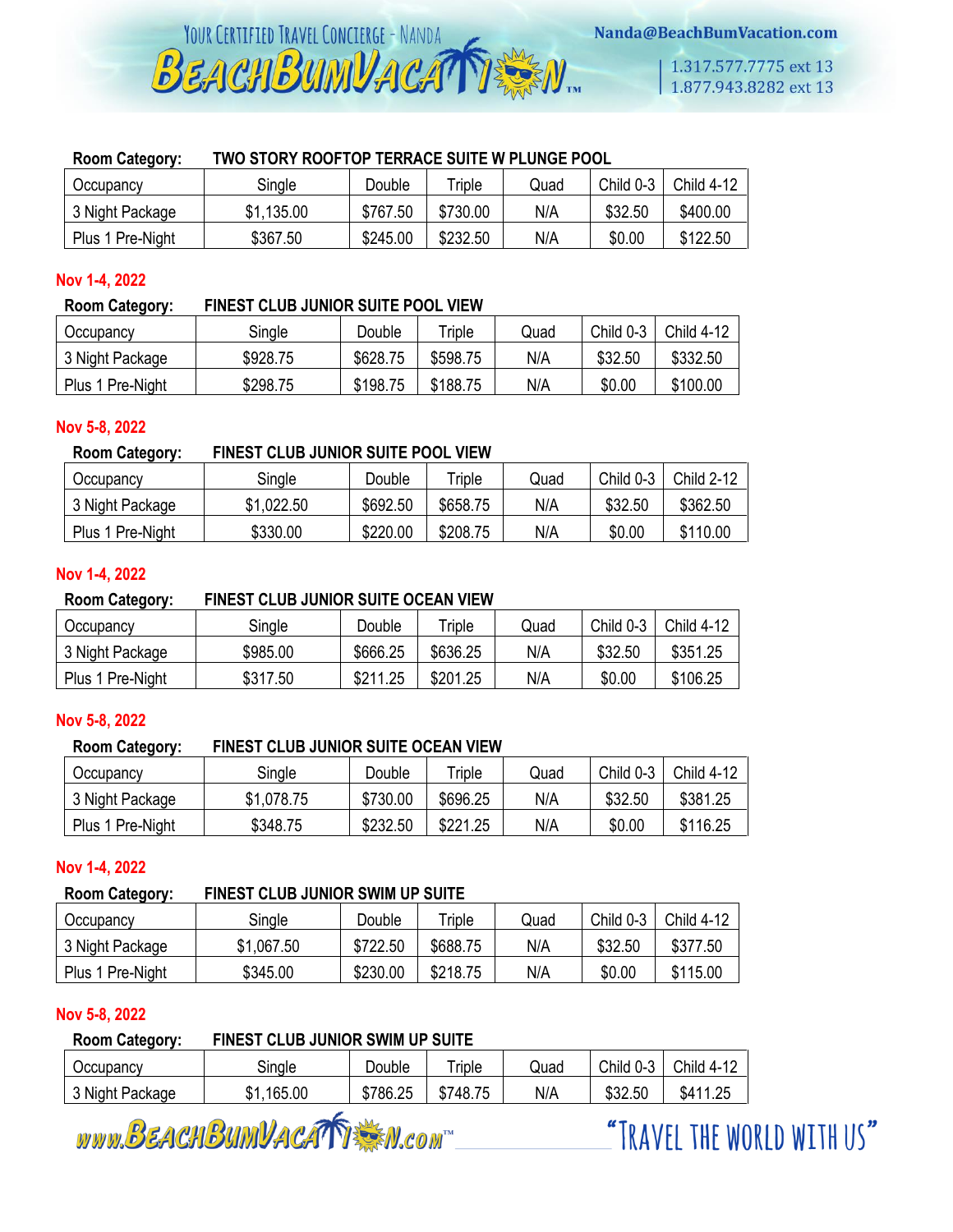

1.317.577.7775 ext 13 1.877.943.8282 ext 13

| Plus<br>Pre-Night | \$377.50 | \$251.25 | \$238.75 | N/A | \$0.00 | \$126.25 |
|-------------------|----------|----------|----------|-----|--------|----------|
|-------------------|----------|----------|----------|-----|--------|----------|

#### **Nov 1-4, 2022**

| <b>Room Category:</b> | <b>EXCELLENCE CLUB JUNIOR SUITE POOL VIEW</b> |          |        |      |             |                   |  |  |
|-----------------------|-----------------------------------------------|----------|--------|------|-------------|-------------------|--|--|
| Occupancv             | Single                                        | Double   | Triple | Quad | Child $0-3$ | <b>Child 4-12</b> |  |  |
| 3 Night Package       | \$898.75                                      | \$610.00 | N/A    | N/A  | N/A         | N/A               |  |  |
| Plus 1 Pre-Night      | \$288.75                                      | \$192.50 | N/A    | N/A  | N/A         | N/A               |  |  |

#### **Nov 5-8, 2022**

| <b>Room Category:</b> | <b>EXCELLENCE CLUB JUNIOR SUITE POOL VIEW</b> |          |                     |      |           |                   |  |  |
|-----------------------|-----------------------------------------------|----------|---------------------|------|-----------|-------------------|--|--|
| Occupancv             | Single                                        | Double   | Triple <sup>-</sup> | Quad | Child 0-3 | <b>Child 4-12</b> |  |  |
| 3 Night Package       | \$996.25                                      | \$673.75 | N/A                 | N/A  | N/A       | N/A               |  |  |
| Plus 1 Pre-Night      | \$321.25                                      | \$213.75 | N/A                 | N/A  | N/A       | N/A               |  |  |

#### **Nov 1-4, 2022**

#### **Room Category: EXCELLENCE CLUB JUNIOR SUITE SWIM UP**

| Occupancv        | Single     | Double   | Triple | Quad | Child 0-3 | <b>Child 4-12</b> |
|------------------|------------|----------|--------|------|-----------|-------------------|
| 3 Night Package  | \$1,011.25 | \$685.00 | N/A    | N/A  | N/A       | N/A               |
| Plus 1 Pre-Night | \$326.25   | \$217.50 | N/A    | N/A  | N/A       | N/A               |

#### **Nov 5-8, 2022**

#### **Room Category: EXCELLENCE CLUB JUNIOR SUITE SWIM UP**

| Occupancy        | Single        | Double   | Triple | Quad | Child 0-3 | <b>Child 4-12</b> |
|------------------|---------------|----------|--------|------|-----------|-------------------|
| 3 Night Package  | \$1<br>108.75 | \$748.75 | N/A    | N/A  | N/A       | N/A               |
| Plus 1 Pre-Night | \$358.75      | \$238.75 | N/A    | N/A  | N/A       | N/A               |

This resort also offers additional upgraded room categories. Please contact Nanda if you would like rates and availability.

#### **WHAT'S INCLUDED?**

Accommodations as selected, taxes, all meals, unlimited alcoholic and non-alcoholic beverages, inroom mini-bar with beer, water, soft drinks (re-stocked once a day), daily and nightly activity program, non-motorized water sports, live music and shows, fitness center, taxes and gratuities all included.

Nanda can assist you with booking flights, or you can book your airfare yourself if you prefer. If you have credit card points or airline miles to redeem for your airfare Beach Bum Nanda is NOT able to book your flight, you must do so on your own. This can be a great way to save a bit! You'll just need to

www.BEACHBUMVACATTEN.com

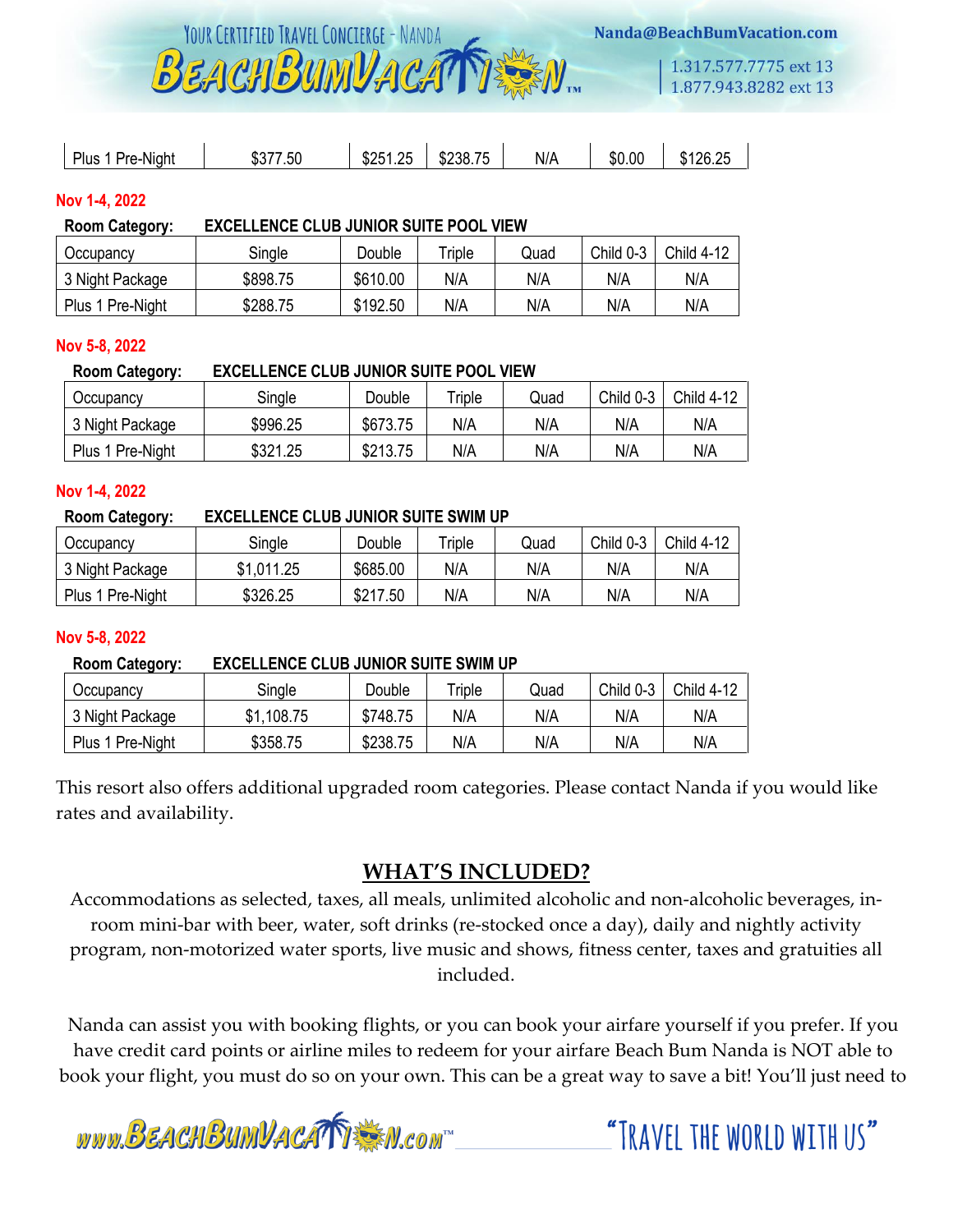

forward your flight details to [nanda@beachbumvacation.com](mailto:nanda@beachbumvacation.com) and she will arrange your included round trip airport transfers.

IMPORTANT! -- Airfare WILL fluctuate depending on availability at time you make your reservation. Please book your flights to **Cancun (CUN)** airport code.

# **Optional Travel Insurance/Protection**

Determine if you want Travel Insurance/Protection. The below mentioned options MUST be purchased at the time of booking; it cannot be added later if you change your mind.

We recommend travel insurance through Allianz - the **Cancel Anytime Plan** gives you the extra flexibility of knowing you can cancel your trip for any of their covered reasons at 100% and for the reasons that aren't covered (such as not able to travel due to work), you could receive 80% of your non-refundable trip cost back with the Classic with Cancel Anytime Plan. The plan includes benefits like trip cancellation protection, primary emergency medical benefits, 24-hour travel assistance, and more. If you're interested in adding this, please select "yes" on the reservation form and Beach Bum Nanda will send you a quote before proceeding. The cost depends on your package cost, your age and the state you live in.

# **DOWN PAYMENT OPTIONS:**

1) Room Only: \$150 per person to book just the room. 2) Room with insurance: \$150 per person + the cost of insurance 3) Room and flights without insurance: \$150 per person + total airfare cost. 4) Room and flights with insurance: \$150 per person + total airfare cost + the cost of insurance **After the down payment is made the final balance is due August 15, 2022.** Once you place your reservation and your payment has been applied you will receive an email confirmation invoice/itinerary for your trip! After your deposit has been paid, you may make incremental payments if you would like. Instructions on how to do so will be sent with your invoice.

**Travel documents** will be send approximately 2-4 weeks prior to travel. Documents can be mailed or emails, If you opt for the documents to be mailed please update Beach Bum Nanda if you move so that documents may be mailed to the correct address. Documents which must be reshipped are subject to a \$25 fee.

**DEADLINES: ALL ROOMS MUST BE BOOKED NO LATER THAN August 5, 2021 FINAL PAYMENT IS DUE NO LATER THAN August 15, 2022**

Visa, MasterCard, American Express, and Discover are accepted.

www.BEACHBUMVACATTEN.com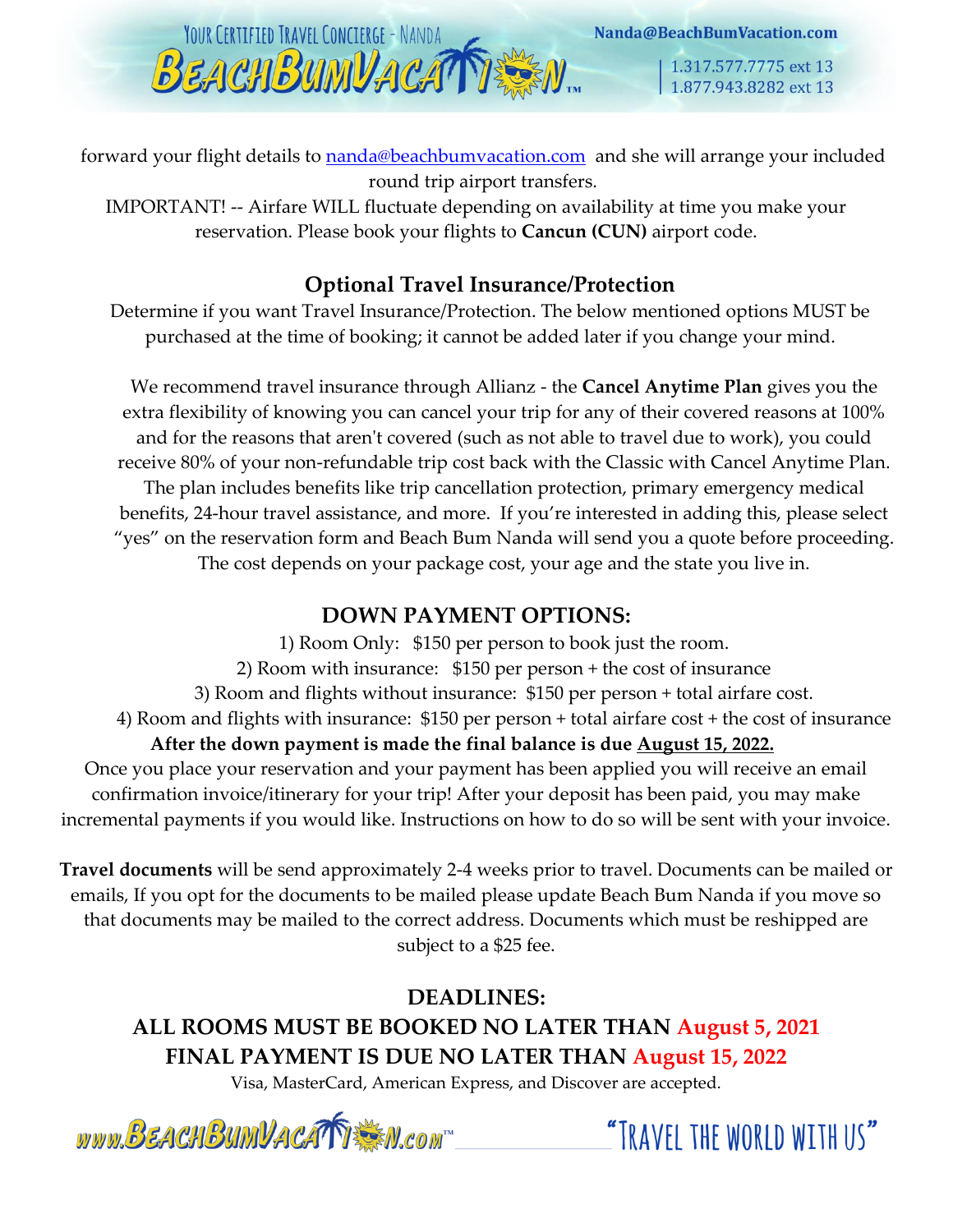

Note: Returned checks subject to \$30 fee.



# **PROCESS OF BOOKING**

# TO RESERVE YOUR ROOM – CLICK HERE: <https://www.beachbumvacations.com/reservations>

# **CANCELLATION POLICY**

PLEASE consider purchasing Travel Protection/ Insurance to avoid penalties!

- Between August 25, 2022 September 12, 2022 the cancellation fee is a 2-night penalty.
- From September 13, 2022 forward, the cancellation penalty is the full balance of your reservation.

Please note that any no shows or early departures will be 100% non-refundable.

**AIRLINE TICKET CANCELLATION POLICY:** Airline tickets are 100% nonrefundable at all times and must be paid in full at the time of purchase when booking through Beach Bum Vacation. Beach Bum Vacation is not responsible for individual airline change fees. Airline purchases are optional and can be done individually.

**If you do not have insurance, you will be subject to the above-mentioned penalties. ONLY Travel Protection/Insurance can possibly help with coverage – depending on reason and coverage.**

www.BEACHBUMVACATTERM.com